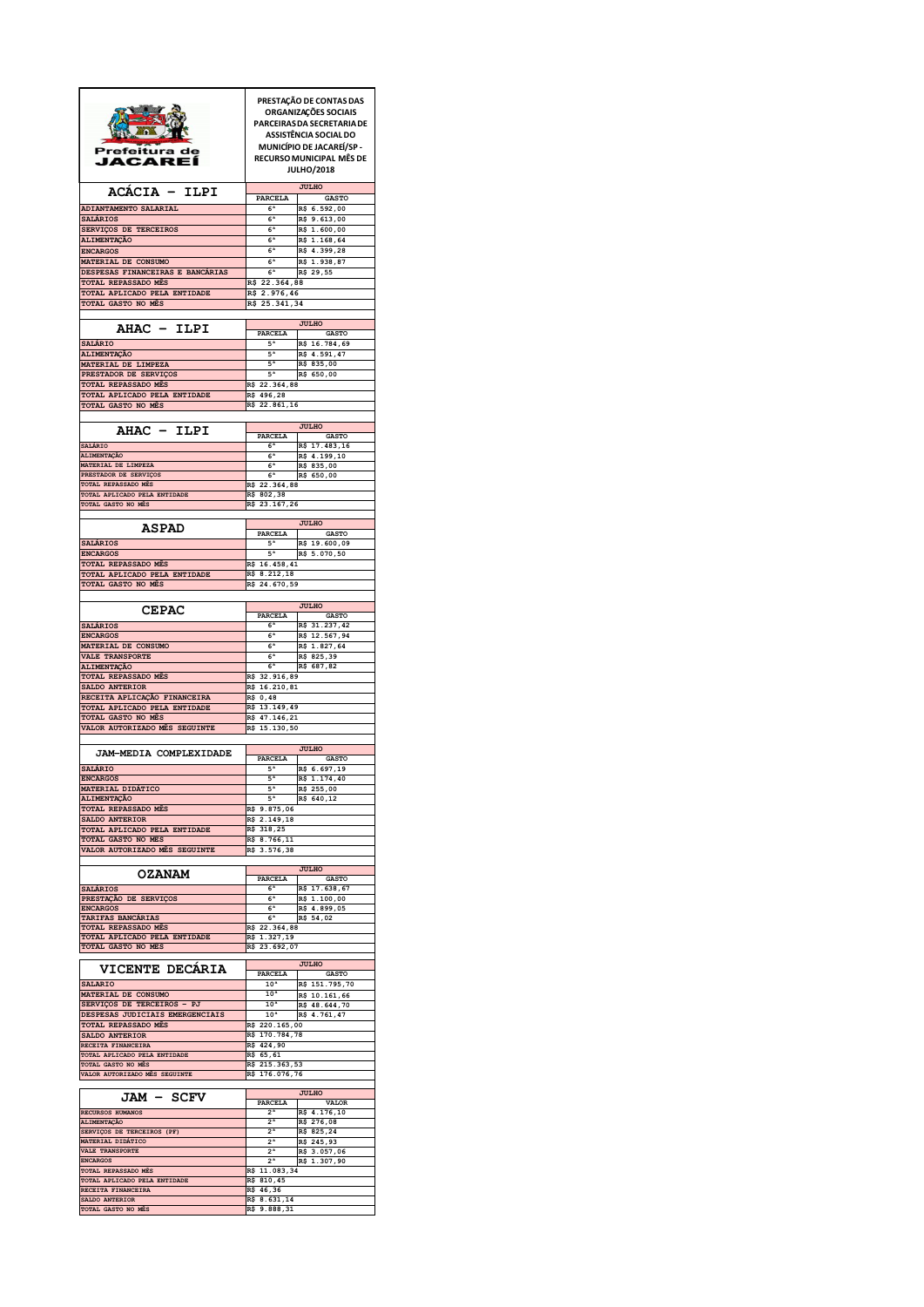| Prefeitura de<br>JACAREÍ      | PRESTAÇÃO DE CONTAS DAS<br>ORGANIZAÇÕES SOCIAIS<br>PARCEIRAS DA SECRETARIA DE<br>ASSISTÊNCIA SOCIAL DO<br>MUNICÍPIO DE JACAREÍ/SP -<br>RECURSO MUNICIPAL MÊS DE<br><b>JULHO/2018</b> |              |  |
|-------------------------------|--------------------------------------------------------------------------------------------------------------------------------------------------------------------------------------|--------------|--|
| VALOR AUTORIZADO MÉS SEGUINTE | R\$ 10.682,98                                                                                                                                                                        |              |  |
|                               |                                                                                                                                                                                      |              |  |
| <b>FANUEL</b>                 | <b>JULHO</b>                                                                                                                                                                         |              |  |
| <b>SALARIO</b>                | 2 <sup>a</sup>                                                                                                                                                                       | R\$ 2.630,00 |  |
| <b>ENCARGOS</b>               | 2 <sup>a</sup>                                                                                                                                                                       | R\$ 135,00   |  |
| SERVIÇOS DE TERCEIROS (PJ)    | 2 <sup>a</sup>                                                                                                                                                                       | R\$ 800,00   |  |
| <b>VALE TRANSPORTE</b>        | 2 <sup>a</sup>                                                                                                                                                                       | R\$ 846,00   |  |
| TOTAL REPASSADO MÉS           | R\$ 5.833,33                                                                                                                                                                         |              |  |
| SALDO ANTERIOR                | R\$ 2.461,23                                                                                                                                                                         |              |  |
| <b>TOTAL GASTOS MÉS</b>       | R\$4.411,00                                                                                                                                                                          |              |  |
| VALOR AUTORIZADO MÉS SEGUINTE | R\$ 3.883,56                                                                                                                                                                         |              |  |